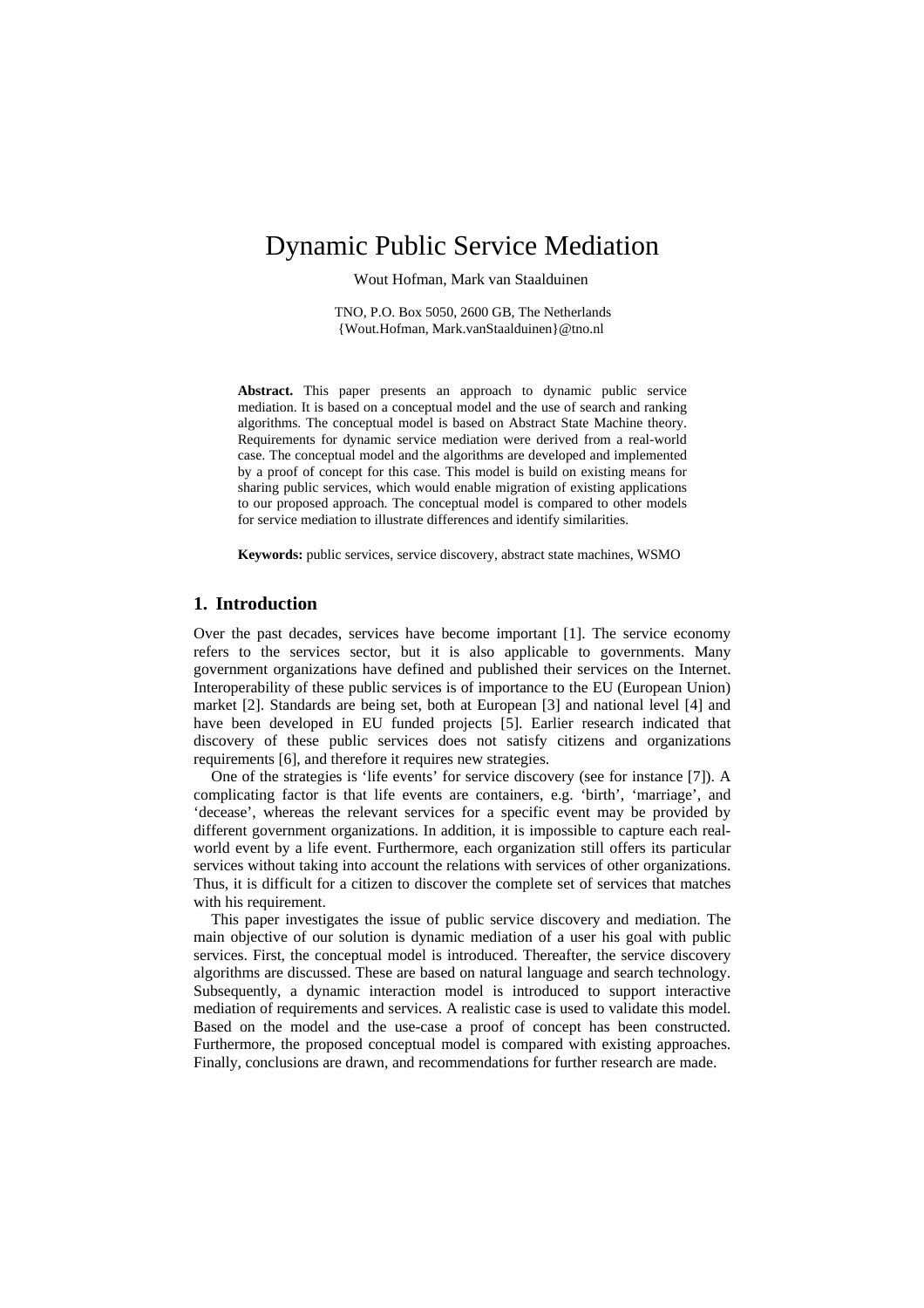# **2. The conceptual service model**

This section introduces a model for service discovery to create the public service experience. This solution is part of a larger model for enterprise interoperability [8]. First, the overall model is introduced. Thereafter, the different concepts of the model are given.

#### **2.1. The model**

Figure 1 shows the model and its concepts for public service discovery. It allows a user to formulate in natural language his goal, which is a real world event. Processing of this event leads to a dynamic interaction model that flexibly composes a selection of services that are required to achieve a user's goal.



**Figure 1.** The overall model

'Event, 'activity' and 'reference data' are the basic concepts of our model. These concepts are presented hereafter. The 'dynamic interaction model' is part of the mediation process, and therefore it is discussed in the next section.

In general, a public service should not only specify what a government organization does, but also how this can be achieved, e.g. the interaction choreography, durations, and other process characteristics [18]. These aspects of a 'service' are not within the scope of this paper. It focuses on the concept 'activity' to represent the behavior of a service.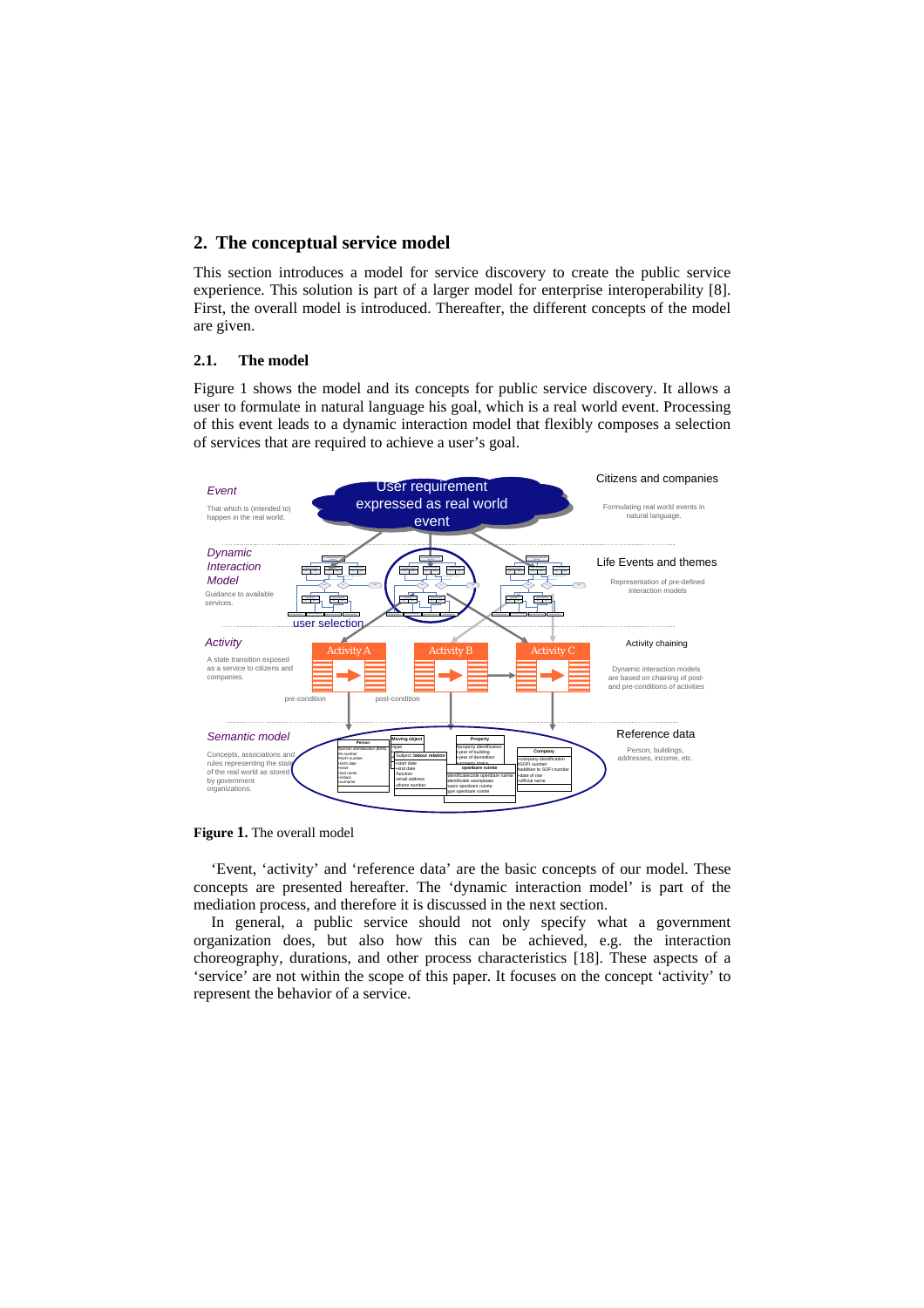## **2.2. Event**

There are many definitions of 'event', e.g. from different perspectives. We will use a philosophic approach: 'an event is an operation on an object with given properties at a specific time or within a time interval' [20]. Events can be intentional, e.g. taking a holiday, or not, e.g. a tornado. Not all real world events are of interest to government organizations. In the context of this paper, an event can be a trigger to a user to initiate an activity with one or more government authorities with a specific goal: the event has already happened in the real world and needs to be administrated by a government authority, e.g. 'birth' and 'unemployment', or a user intends to execute an event for which permission of a government authority is required, e.g. 'building a house' or 'transportation of livestock to another country'. Intentional events that need registration or permission can also take place without permission in which case we call it fraud, theft or another form of crime. Each event could result in related services, e.g. 'birth' and 'unemployment' lead to financial support by a government ('child benefit' and 'unemployment benefit' respectively). Events requiring permission can be performed as soon as permission has been given. Note, that it is never sure that they also are actually executed (e.g. it is never sure that a house will also be built based on the granted permission). For this reason, government organizations have inspections that ensure that these events are executed according to the granted permission.

## **2.3. Activity**

Like 'event', there are many definitions of 'activity', e.g. 'the intentional behavior of and actor to achieve a certain goal' [21]. An activity can be initiated by a user based on an event that has occurred or is to occur. In the context of this paper an activity can be performed by a government authority to handle the (intended) real world events triggered by a user. Activities are provided by government organizations and have to be matched with a user's representation of 'event'. Activities have the same properties as a state transition [9]:

- *Pre-condition*: (complex) predicates that must all be true before an activity can be executed.
- *Post-conditions*: the actual result of the execution of an activity. This result is defined as the state in case of an activity that is executed successfully.
- *Firing rules*: the (ordered) set of rules that are executed when the pre-condition is met and results in a post-condition. In an administration of an authority a firing rule actually changes the state of the representation of the operation.

From a service mediation viewpoint, a firing rule is not of interest. It is the objective to retrieve the complete set of services to achieve the user his goal. This set is determined by chaining activities using the pre- and post-conditions.

Pre- and post-conditions are expressed as the state space represented by the reference data. These abstract specifications are determined by means of logical expressions. These activities are specified by civil servants who do not understand the formalization of the pre- and post-conditions. An abstract specifications is also not sufficient for service mediation, which requires user interaction (e.g. 'Do you have a parking permit?' in case parking is only allowed with a permit in a particular area).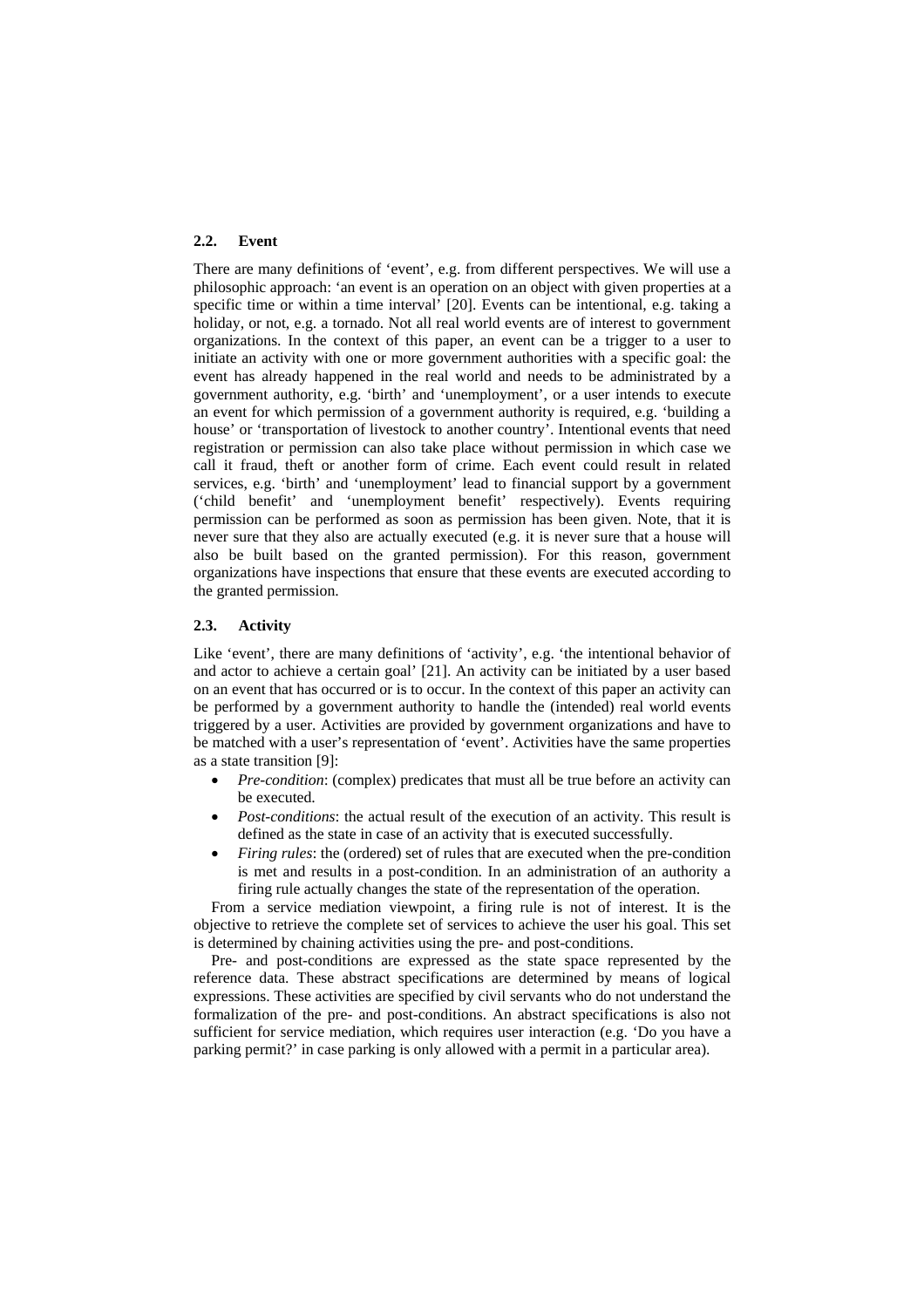An important issue is activity chaining to discover related services during mediation. Chaining means the discovery of activities with a post-condition that met unsatisfied pre-conditions. This paper shows a practical case to obtain a parking place for a physically disabled person. This example requires a parking permit, which is another activity that results in granting this permission. That latter activity has 'granting parking permission' as a post-condition.

A method should be developed to establish links based on a formal specification of pre- and post-conditions that could be defined by civil servants. This method is left for further research, while this paper shows the result that is achieved if this method would be defined. The model is tested using the following specification of an activity (Figure 2 shows the representation of 'activity'):

- An activity has a name, a description, one or more pre-conditions, and a post-condition.
- A pre-condition, which is repeatable and represents a predicate, has a description, a question, an input state, and potential a validation service (which is not required from a conceptual point of view). The input state is used for linking and the validation service calls a web service in case the input state is not specified.
- A post-condition has a description and a resulting state that could be linked to an input state.



**Figure 2.** The structured representation of an 'activity'

The representation of an 'activity' (Figure 2) is an extension of the XML structure of the shared public services [4]. The XML element 'productType' is defined in [4]. The figure also shows that an activity can identify more than one product, which reflects the situation that (Dutch) governments have defined products for individual events [8]. The figure shows the XML elements 'input state' and 'validation service',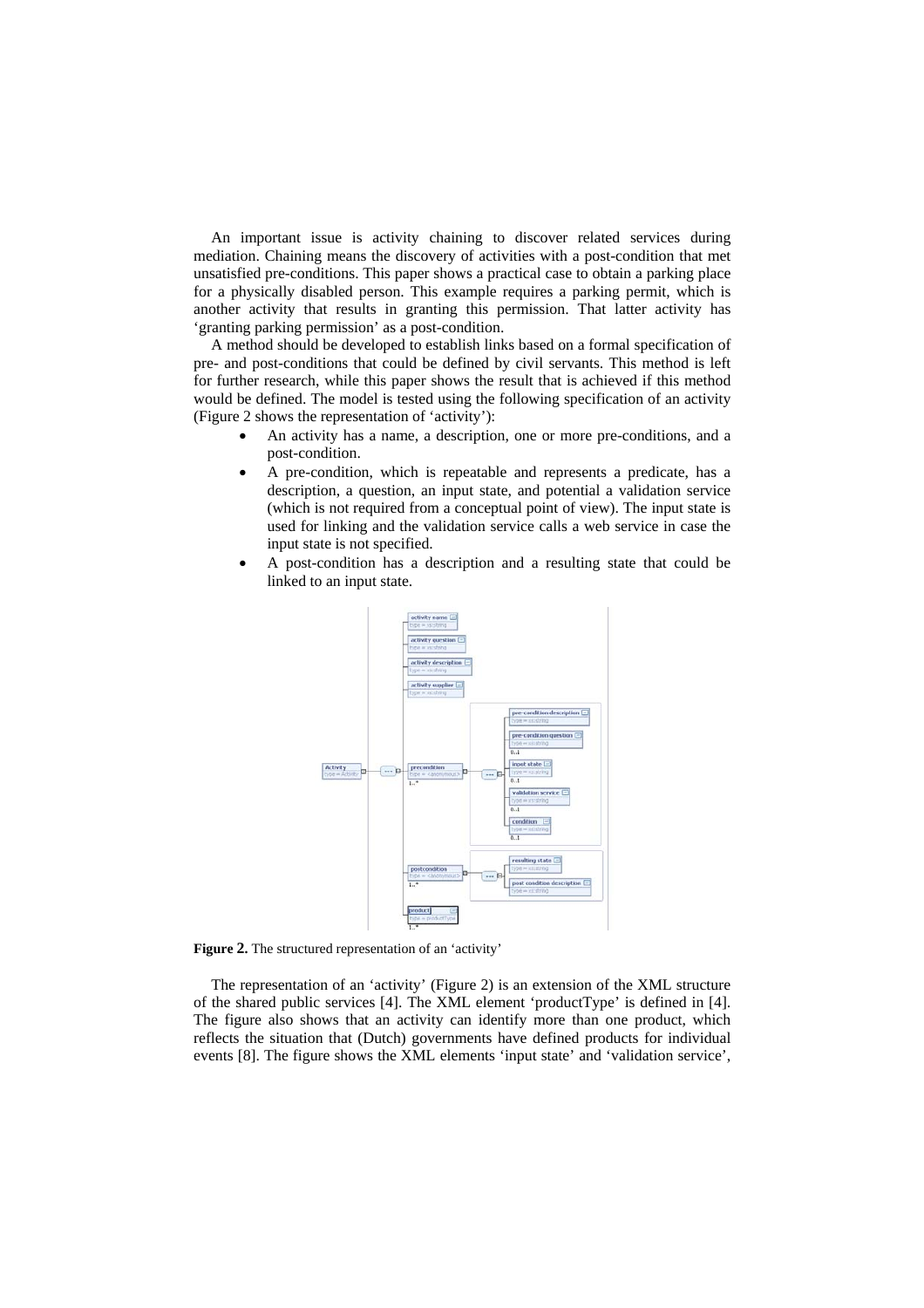which are obsolete in case formal expressions are used for modelling pre- and postconditions. Each question has to be answered by a user during interaction to select a proper (set of) activity. However, the answers to these questions have to be validated by the pre-condition of an activity based on the actual data provided by a user after selecting that activity. Data provision and validation is outside the scope of this paper.

#### **2.4. Reference data**

This section presents a brief outline of reference data as contained by government organizations. It actually contains the administrative description of real world state as perceived by government organizations. The complete set with reference data is complex and large. Examples of reference data are 'natural persons', 'buildings', 'organizations' and associations between these concepts like 'person' to 'address', and 'address' to 'building'. Figure 3 shows a draft of the reference data modelled using a UML (Universal Modelling Language, [19]) class diagram. It shows the complexity of the state determined by government organizations.



**Figure 3.** Overview of reference data

# **3. Service Mediation**

This section presents functionalities to determine the service mediation process. It is determined by a self-learning search algorithm and the construction of dynamic interaction model based on activity chaining.

#### **3.1. Self-learning search technology**

In general, a user is perfectly able to formulate his/hers particular goal using natural language. The objective is to match this goal to the correct service. This process is called mediation [10]. The match can be performed in a variety of ways. The field of text analytics provides solutions like language model-based text retrieval (e.g. [13]),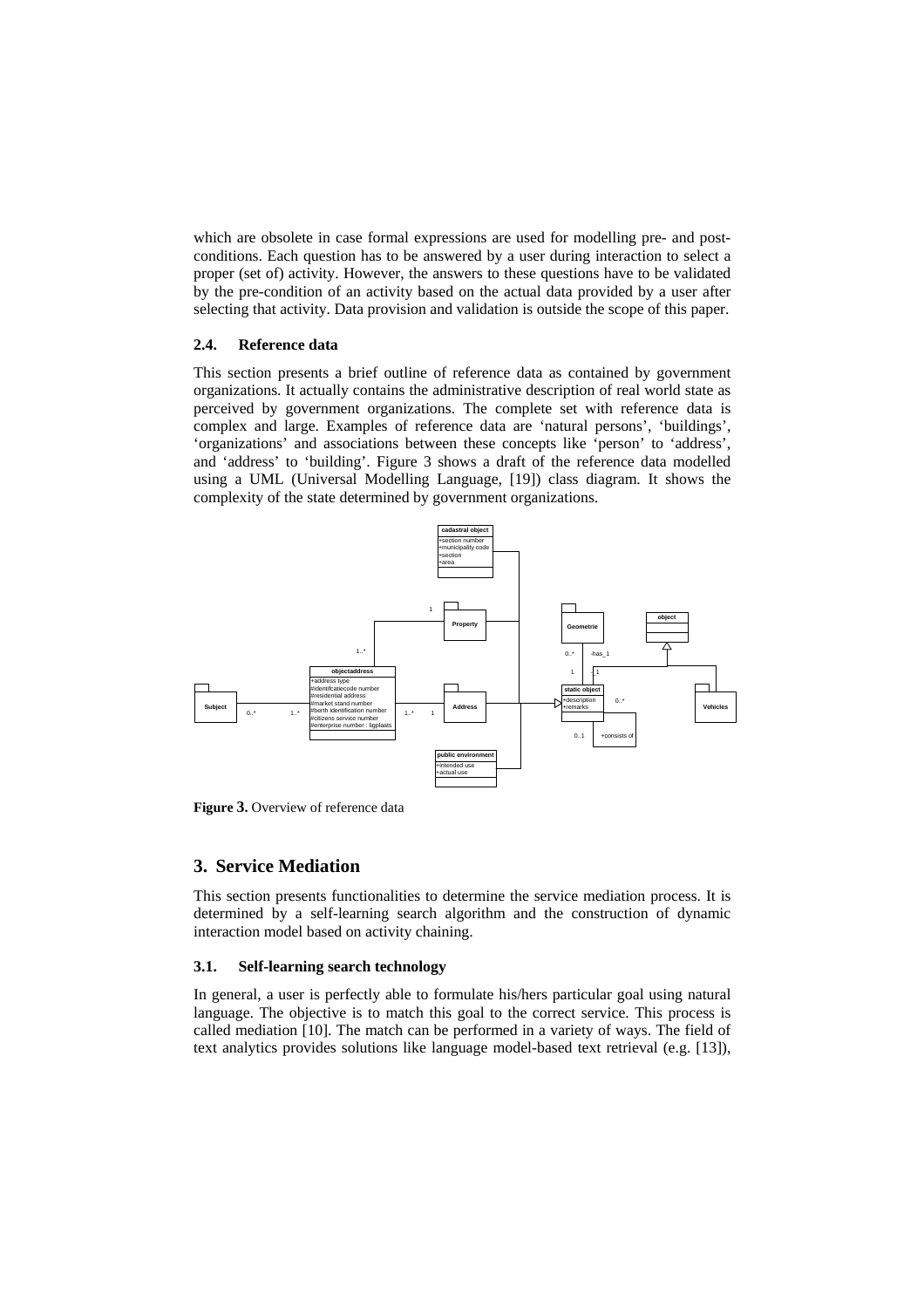syntactic analysis (e.g. [12]), and information ranking approaches that learn how to rank candidate answers to questions (e.g. [11]).

Our solution to query-answer matching consists of a mixture of language modelling and ranking techniques. First, a document index is constructed for a set of activities using commonly available index engines like Lucene ([14]) or Lemur (http://www.lemurproject.org/). Using such an engine, the formulated query is matched with candidate activities. If the description of a query is too short, character n-gram indexing can be of use to generate sufficient textual material for matching. Under this type of representation, words in both user events and indexed documents are split into overlapping sequences of characters, e.g. {cha, har,ara,rac,act,cte,ter}. The benefits of character n-grams in retrieval are well-known (e.g. [15]).

The candidate activities are subsequently presented to a user. If a user selects one of the answers, then it is assumed that this is the correct activity for his event. This selection is used to derive an improved ranking (see e.g. [16]). A Ranking Support Vector Machine (R-SVM) is trained using this feedback, which is used for re-ranking the results of the retrieval engine in subsequent passes. The R-SVM can be supplied with specific kernels geared towards bag-of-word representations, such as geodesic kernels (e.g. [17]). Using this approach, the performance of service mediation improves using the user feedback during its usage (the latter is tested with limited interaction tests).

#### **3.2. Dynamic interaction model for service mediation**

A dynamic interaction model supports user interaction based on selections made by a user, instead of having predefined interaction models that serve as a navigation structure, e.g. life event based navigation. Both a dynamic interaction model and its predefined version are decision trees. A dynamic interaction model meets all possible user requirements supported by government services, which is not feasible by a static, predefined model. Dynamic interaction models are constructed by chaining activities based on an activity selected by a user with the self-learning search techniques.

There are two important aspects for the construction of dynamic interaction models. First, the application of AND and OR operators as pre-conditions:

- AND indicates that two or more pre-conditions can be satisfied by two or more post conditions of other activities, e.g. a 'drivers licence' and a 'parking permit' is required.
- OR indicates that if one or more pre-conditions are not satisfied, then the activity can not be executed. The OR construction is also used to select one of the options of a set given using a pre-condition.

Second, identical pre-conditions of relevant activities should appear once in the interaction model. By backward chaining from pre-conditions of an activity selected by a user, a complete list of activities is constructed and identical pre-conditions should be mentioned once. We will illustrate this mechanism using in our practical case.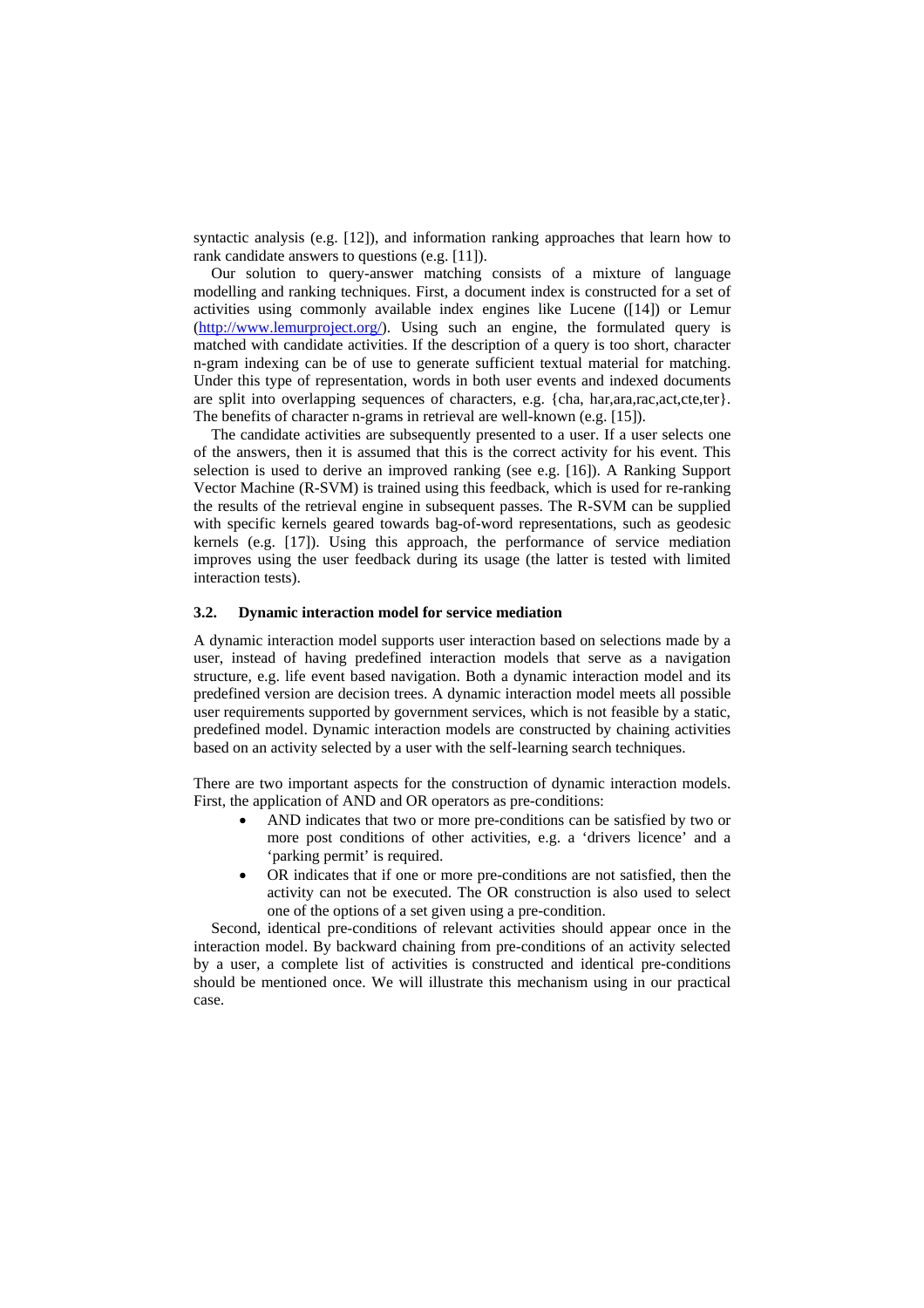## **4. Model validation with a practical case**

The case, which is a view of reality for the sake of our proof of concept, considers a physically disabled citizen who wants a reserved parking place near his or her door. In that particular area, a parking permit is required. Furthermore, a special card for parking on parking places for handicapped persons is required. In this particular case, parking permits are issued by the parking authority, handicap parking cards by a municipal social security authority, and an handicap parking place by a third department. Thus, there are at least three authorities involved. The legal aspects for arriving at a collaborated decision by these authorities are not discussed even as the orchestration of selected services. This paper focuses on service discovery and mediation. First, this section describes chaining of the relevant activities. Second, it presents the dynamic interaction model. Finally, some screenshots of the proof of concept are shown.

## **4.1. Activities**

The case considers chaining of the following activities:

- a parking place reserved for handicapped drivers,
- a handicap parking card,
- **a** parking permit.

## **4.1.1. Backward chaining of relevant activities**

Activity chaining includes the complete set of activities to achieve a user his goal. The complete chain of activities is constructed dynamically based on linked pre- and post-conditions. Since, pre-conditions are linked to post-conditions, it could be considered as a step backwards. For this reason, this chaining approach is called backward chaining. Figure 4 visualizes this process to obtain a parking place for a physically disabled citizen.



**Figure 4.** Backward activity chaining for user requirement 'handicapped parking place'

This figure shows that authentication by DigiD is used for a number of activities. Second, it shows that having a car and a driver's licence are required for a parking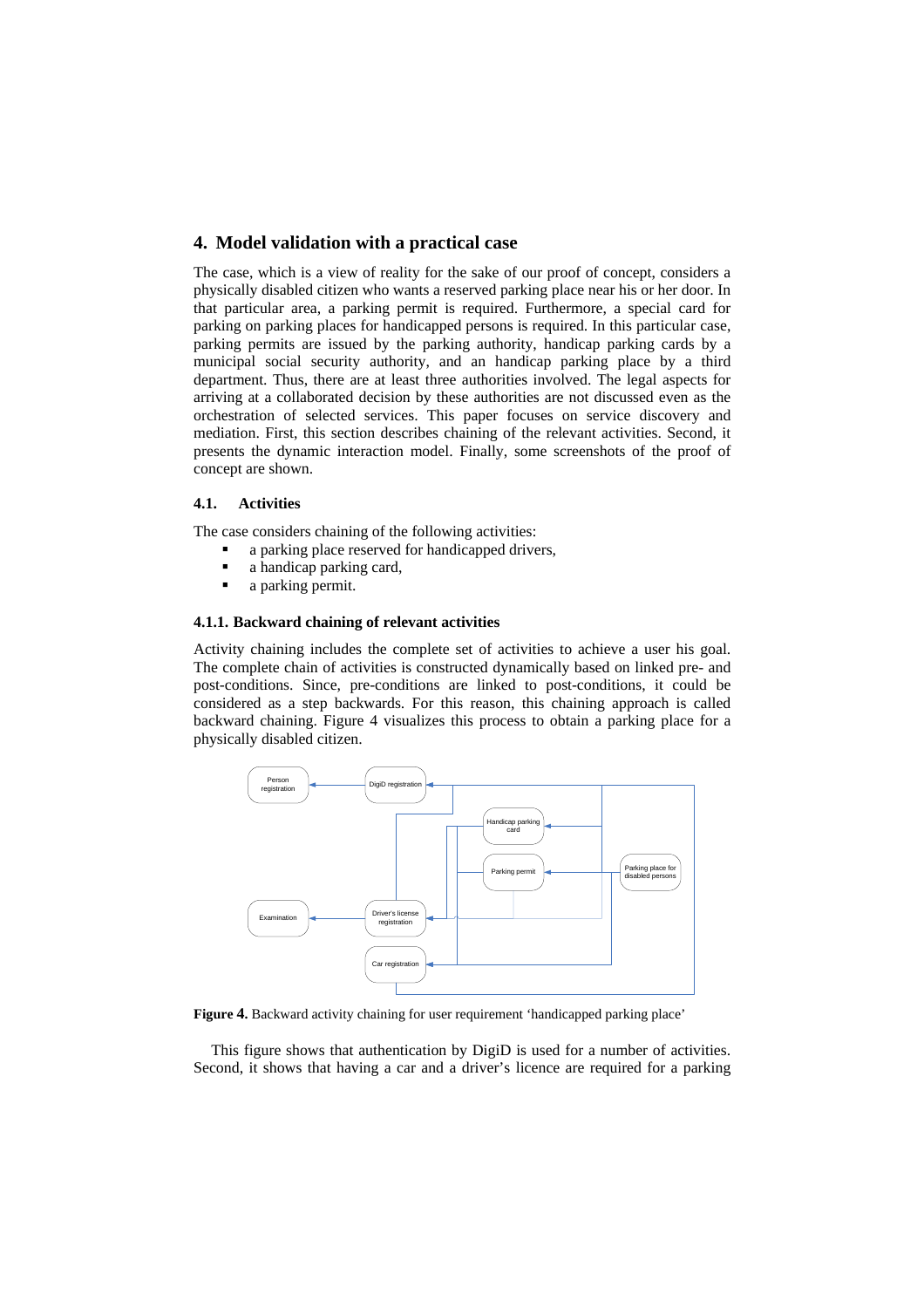permit. These are obtained using different activities. Furthermore, it shows additional activities like 'driver's license registration', 'examination', 'person registration' and 'car registration'. Thus, a network of activities is obtained to describe this 'simple' case. As 'car registration' and 'examination' require an activity performed outside the scope of the government, the pre-condition of these two activities cannot be satisfied during user interaction. Thus, these activities are not considered for this case. As stated before, the questions are used for user interaction and the answers will be validated by actual data offered by a user to execute an activity.

#### **4.1.2. Parking place for disabled persons**

A parking place for disabled persons can only be used by persons with a handicap parking card. To be able to request such a parking place, several pre-conditions need to be met. These pre-conditions are given by:

- 1. The person needs to have valid identification means of the set {drivers license, passport, digital authentication mechanism}. In our proof of concept, we use the Dutch digital authentication mechanism: DigiD. The address of the person should be equal to the one retrieved by DigiD.
- 2. There should be sufficient parking space in the neighborhood to reserve a handicapped parking place. The related question is: 'Is there sufficient parking space near the place you live?'
- 3. The person should have a valid driver's license. The question is: 'Do you have a valid driver's license?'
- 4. The person should have a car. The question is: 'Do you have a registered car?'
- 5. The person should have a handicap parking card. The question is: 'Do you have a handicap parking card?'
- 6. The person should have a parking permit. The question is: 'Do you have a parking permit?'

An interesting extension on this model is the following. If web services are available that connect to public registers, then a number of questions in the interaction model could be answered automatically. For example, a check could be performed, whether the authenticated person has a driver's license.

## **4.1.3. Handicap parking card**

A handicap parking card is required to park a vehicle on a parking place reserved for disabled persons in the Netherlands. It is recognized as a valid document by all parking authorities in the Netherlands. To request this card, the following preconditions should be satisfied:

- 1. The person should have a DigiD authentication.
- 2. The person should have a valid driver's license. The question is: 'Do you have a valid driver's license?'
- 3. The person should have a car. The question is: 'Do you have a registered car?'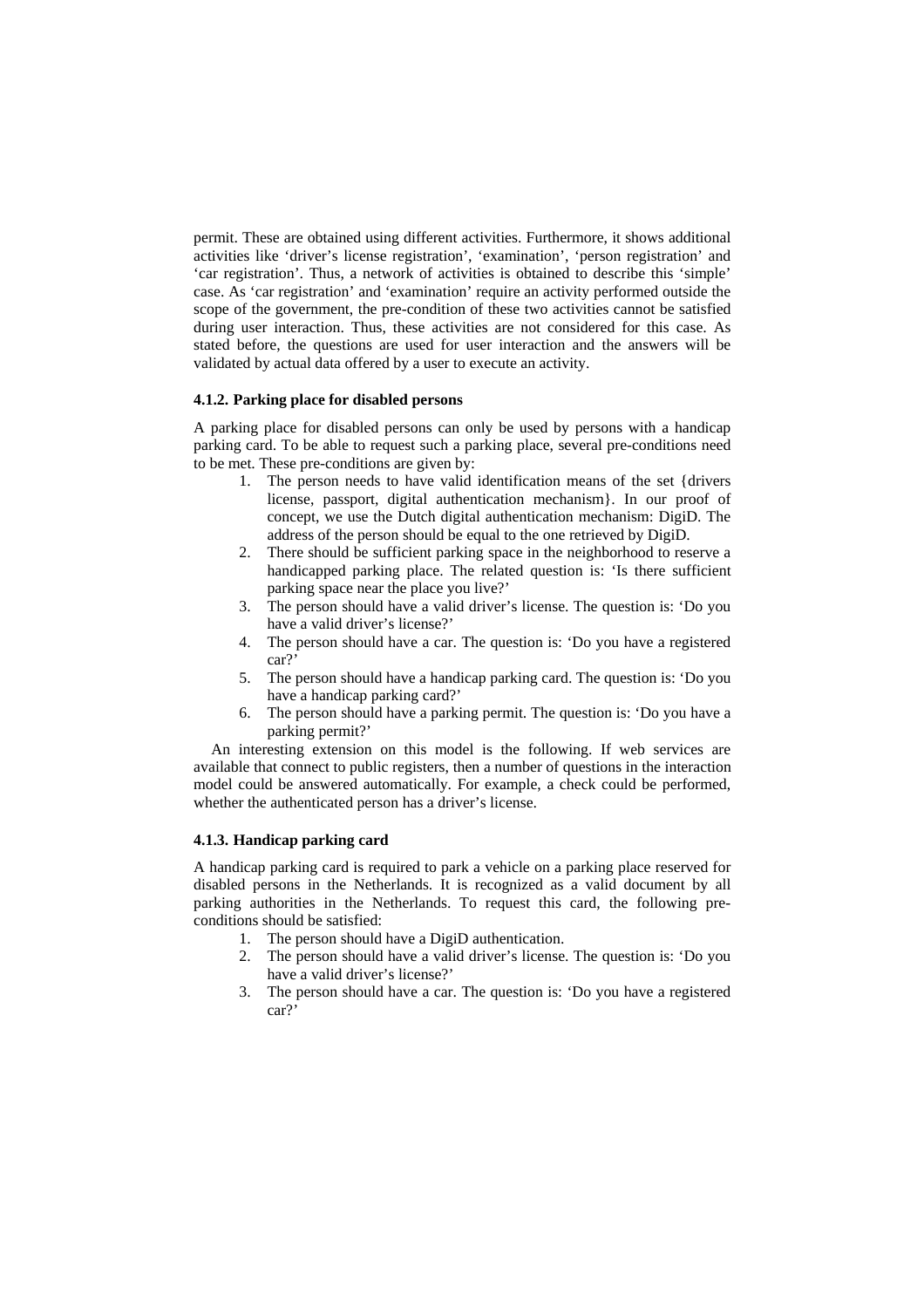#### **4.1.4. Parking permit**

A parking permit issued by the relevant authority for a particular area. It is only used to park a vehicle in that particular area and cannot be used in other areas. To request a parking permit, the following pre-conditions should be satisfied:

- 1. The person should have a DigiD authentication.
- 2. The persons should live in the municipality for which a parking permit is requested. A validation for this address could be identified using DigiD.
- 3. The person should have a valid driver's license. The question is: 'Do you have a valid driver's license?'
- 4. The person should have a car. The question is: 'Do you have a registered car?'

#### **4.2. Constructing the dynamic interaction model**

A dynamic interaction model is based on backward chaining of activities. First of all, a user should select the activity that fulfills his goal. A dynamic interaction model is constructed using this choice as figure 5 presents. The interaction model shows that although the three activities described before have identical questions, these questions appear once. Furthermore, the questions that can not be satisfied by another activity to



**Figure 5.** The dynamic interaction model that is constructed after selection of 'parking place for disabled persons'

#### **4.3. Proof-of-concept**

The Proof-of-Concept visualizes service discovery and mediation using the proposed techniques, e.g. the XML structure of activities and the shared product catalogue. It starts with the formulation of an event using natural language. Thereafter, a user receives a list with activities that could possibly satisfy the goal of a user with respect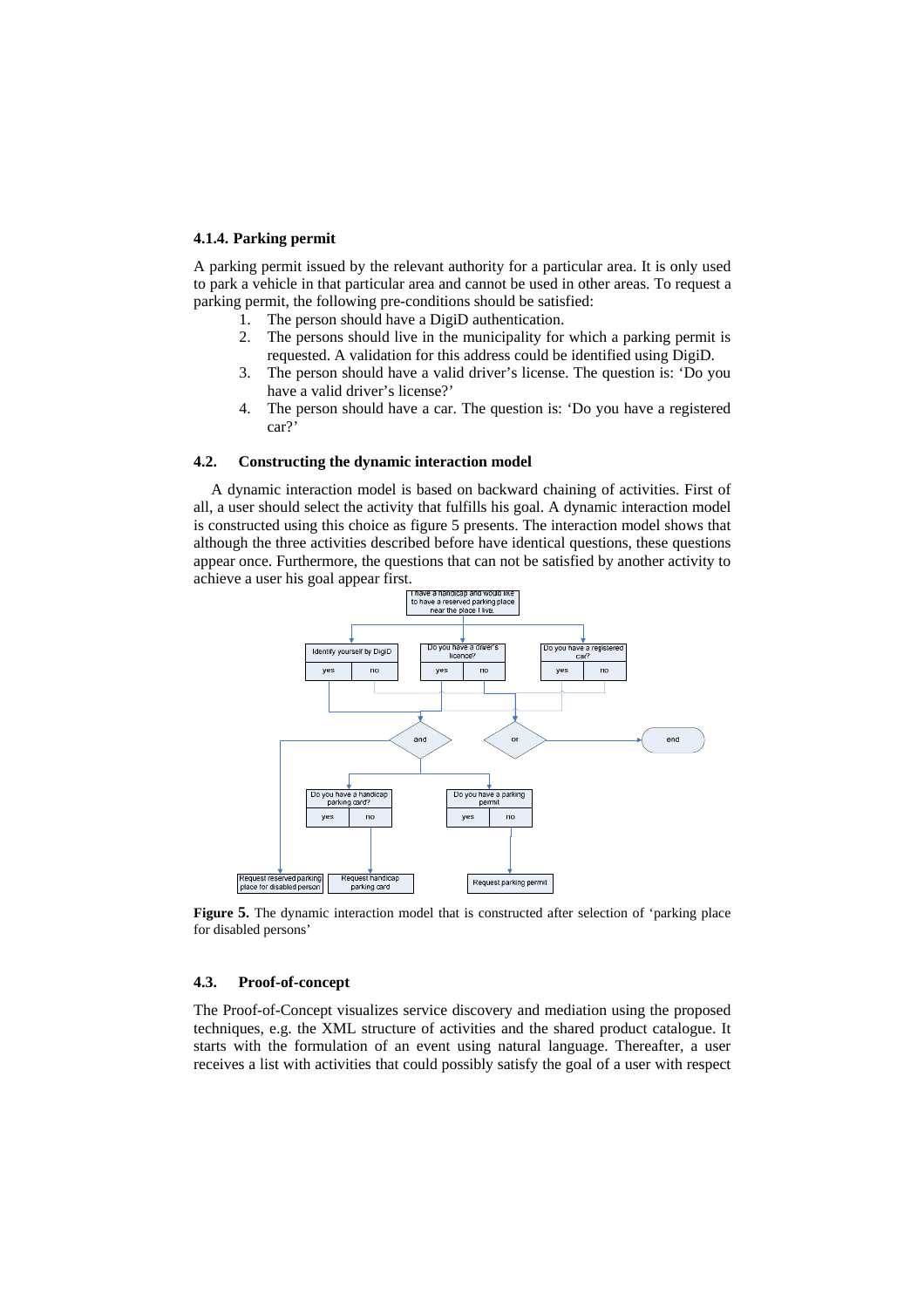to the event. By improving the ranking, it is the aim to have the most suiting activity for a particular goal at rank one. It is possible to select multiple activities. The state of the user is determined by exploiting the scope of the selected activities based on a dynamic interaction model of selected activities. Finally, a set of one or more services is presented that should be executed to achieve the user his goal.

## **5. Discussion on alternative methodologies to model public services**

Our conceptual model is based on the theory of Abstract Service Machines (ASM, [9]). A similar approach is taken by Web Service Modeling Ontology (WSMO, [10]), that is also based on ASM. WSMO defines 'capability', which is identical to our concept of 'activity'. WSMO defines service discovery and mediation as matching a customer requirement expressed as a goal with one or more capabilities offered by a service provider. However, both 'capability' and 'goal' should be expressed formally with identical pre- and post-conditions. It cannot serve as the basis for dynamic service mediation. Furthermore, capability chaining is not specified in WSMO [10].

Public services are formally specified in for instance WSMO-PA (WSMO for Public Administration, [5]). WSMO-PA specifies data requirements for public services, e.g. the requirement of identification with a valid document, like passport or driver's license, or another digital means. We have shown that these requirements depend on pre-conditions of activities, such that they could be derived from these preconditions. This topic is left for further research.

## **6. Conclusions and further research**

This paper presented a conceptual model for public service discovery and mediation. The case, presented in section 4, showed that our conceptual model can be practically deployed. This is further illustrated using our proof of concept. Our conceptual model and software that supports this model has several advantages:

- 1. It is not required to construct decision trees manually to achieve a user his goal using public services. These are generated dynamically.
- 2. Our ranking algorithm learns from users with similar goals to show the best matching activities first. Learning from user feedback improves the system.
- 3. The conceptual model is build upon existing standards used by Dutch government organizations, which makes migration easier.

We are convinced that our approach leads to systems that are adaptive to changes in laws and regulations with lower costs for specification and maintenance, while it is provides a simple and accessible interface to end-users. However, the approach still needs further research in the following areas:

- A business case needs to be constructed to show the advantages of the proposed approach compared with existing approaches. Such a business case should be based on improved user experience. This improvement needs to be tested for more cases, also to validate and possibly refine the model.
- Research questions regarding the conceptual model are:
	- o Dynamic backward chaining of activities on a formal description of pre- and post-conditions to support scalability.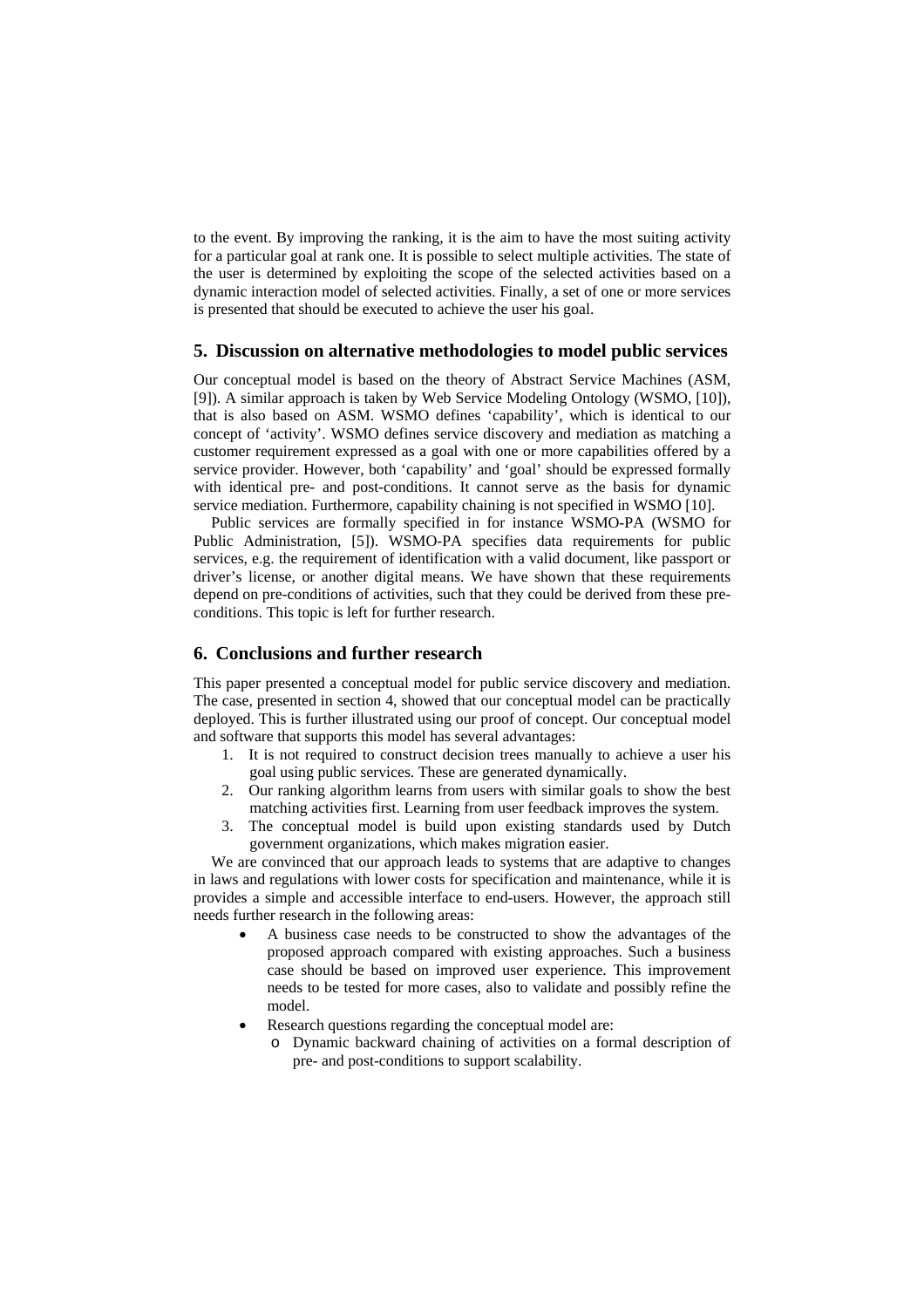- o The ranking algorithm may be extended by creating so-called personae: users that have similar traits e.g. shared customer.
- Operational questions are:
	- o Tooling that can be used by civil servants with limited knowledge of formal specification technologies like ASM.
	- o Efficiency improvement by derivation of semantic models out of existing data models.
	- o A methodological aspect is integration of distributed development of these semantic models by various government organizations responsible for particular laws and regulations.
	- o We have only given a partly model of reference data. It needs to be refined and extended to include all relevant data maintained by government organizations, e.g. educational data and patient data.

## **Acknowledgments**

We would like to thank our colleagues Stephan Raaijmakers, Joost de Wit, and Corne Versloot for their work on the realization of the proof of concept. Furthermore, we would like to thank Harrie van Houtum (IND – Dutch Immigration Service) for introducing the concept 'dynamic interaction model', ICTU for providing the product feeds, and GovUnited for offering their platform to perform tests.

# **References**

- 1. J. Heineke, M. Davis, The emergence of service operations management as an academic discipline, Journal of Operations Management 25 (2007) 364–374.
- 2. European Interoperability Framework for Public Services (version 2.0), European Commission – IADBC, 2009.
- 3. Discovery of and Access to eGovernment Resources part 1 to 5, CWA 15971-1, CEN, 2009.
- 4. L. van der Wijst, Sharing Government Services, version 2.11, May 2009 (in Dutch).
- 5. X. Wang, T. Vitvar, V. Peristeras, A. Mocan, S. Goudos and K.Tarabanis, WSMO-PA: Formal specification of Public Administration Service model on Semantic Web Service Ontology, Proceedings of the 40th Annual Hawaii International Conference on System Sciences, 2007.
- 6. Th. van der Geest, R. Klaassen, J. Karreman, Public information discovery search strategies of citizens, University of Twente, 2005 (in Dutch).
- 7. OneStopGov home page, http://www.onestopgov-project.org.
- 8. W.J. Hofman, Concepts of enterprise interoperability, ICSOFT 2010 (for review).
- 9. E. Börger: "High Level System Design and Analysis Using Abstract State Machines", Proceedings of the International Workshop on Current Trends in Applied Formal Method: Applied Formal Methods, p.1-43, October 07-09, 1998
- 10. D. Fensel, M. Kerrigan, M. Zaremba (eds.), Implementing Semantic Web Services the SESA framework, Springer-Verlag, 2008.
- 11. S. Verberne, H. Van Halteren, D. Theijssen, S. Raaijmakers, L. Boves, Evaluating Machine Learning Techniques for Re-ranking QA Data. Proceedings Workshop Learning to Rank for Information Retrieval. SIGIR 2009, Boston, USA.
- 12. M. Mittendorfer, W. Winiwarter, Exploiting syntactic analysis of queries for information retrieval. In Data & Knowledge Engineering, Volume 42 , Issue 3 (September 2002), pp. 315 – 325, 2002.